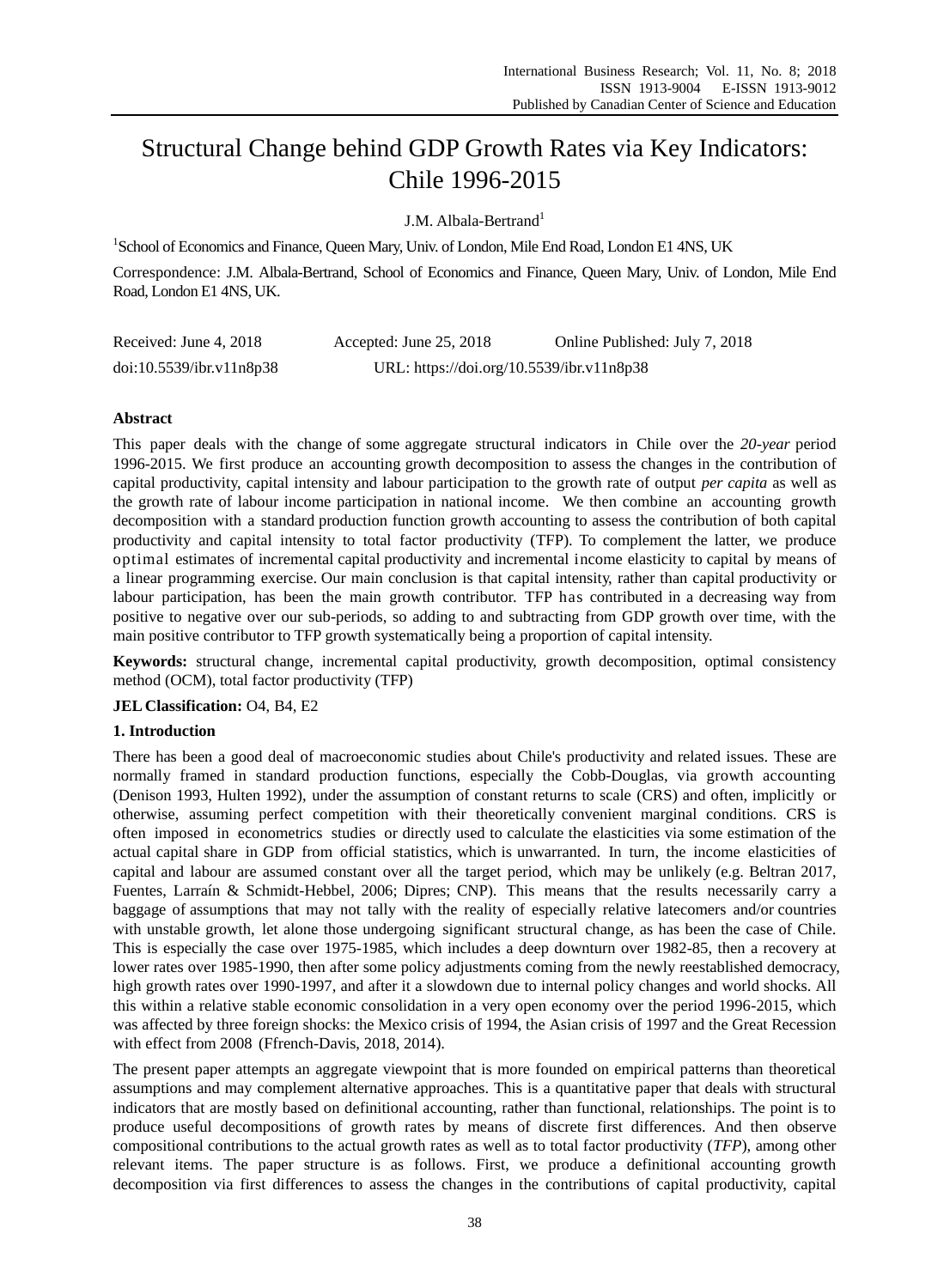intensity and labour participation to the growth rate of output *per capita* over the said period. We also produce a decomposition of the growth rate of labour-income participation in national income via the difference between the growth rates of average wages and average labour productivity. Second, we combine a definitional accounting decomposition with a standard growth accounting decomposition of a production function to assess the contribution of both capital productivity and capital intensity to the total factor productivity growth rate (*GTFP*). Then we produce aggregate estimates of the optimal productivities of incremental capital over this 20-year period by means of a linear programming exercise to complement the above. This latter approach may reduce the difficulty of assessing idleness, as capital formation is related to optimal output directly  $(Albala-Bertrand 2010)<sup>(1)</sup>$ . From here, a value for the optimal incremental income elasticity of capital can be derived, which can give us an idea about the level and variability of the marginal elasticity of capital used in standard production functions. All our basic data comes from official Chilean sources, unless otherwise indicated $^{(2)}$ .

As a general conclusion, we show that the growth contribution of capital productivity has been becoming small and/or negative, and that of labour participation positive but secondary to capital intensity. The latter has taken the bulk of supporting both GDP growth and total factor productivity. This does not necessarily mean that GDP growth has relied on the quantity rather than the quality of resources and production, as behind capital intensity are changes in human capital, organization, adaptations, technical efficiency and the like. So it has not just been physical capital, but the important changes in economic and social structure required to use it and absorb it.

#### **2. General Background**

The context for our results can be seen via the 3-year average values of some key variables for both 1996 and 2005.

| Table 1. Basic data for beginning and end of the period (3-year moving averages) |  |
|----------------------------------------------------------------------------------|--|
|----------------------------------------------------------------------------------|--|

| Period                          | GDP       | G y  | $G_{FCF}$ | G <sub>1</sub>  | <b>Knet</b> | $G_K$                      | N    | $G_N$ | L   | $G_L$  | U <sup>Y</sup> | I/K  | K/Y     | L/Na | Na/N | L/N |
|---------------------------------|-----------|------|-----------|-----------------|-------------|----------------------------|------|-------|-----|--------|----------------|------|---------|------|------|-----|
|                                 | (5bn2008) | (% ) | (5bn2008) | (%)             | (5bn2008)   | (% )                       | (m)  | (% )  | (m) | $(\%)$ | (%)            | (% ) | (units) | (%   | (%)  | (%) |
| 1996                            | 56211     | 7.6  | 10655     | 13.9            | 130445      | 6.1                        | 14.6 | 1.5   | 5.3 | 1.6    | 19             | 8.2  | 2.3     | 52   | 70   | 36  |
| 2015                            | 118447    | 1.8  | 28349     | $-1.8$          | 321311      | 4.1                        | 18.0 | 1.0   | 8.1 | 1.3    | 24             | 8.8  | 2.7     | 56   | 80   | 45  |
| G(1996-2015)(%)                 | 111       |      | 166       |                 | 146         |                            | 23   |       | 53  |        | 26             | 8    | 17      | 8    | 15   | 24  |
| GDP: Gross Domestic Product (Y) |           |      |           | $N:$ Population |             | $G_{\rm Y}$ : growth rates |      |       |     |        |                |      |         |      |      |     |

*GFCF* : Gross Fixed Capital Formation (I) *Na* : Active Population

*Knet* : Net Capital (K) *L* : Employed Labour Force

Source: Central Bank of Chile and National Institute of Statistics

Table 1 shows, in 3-year averages, the state of some economic indicators at the beginning and end of our focus period. The growth rates of *GDP*, investment (*GFCF*), net capital stock (*Knet*), population (*N*) and secondarily employment (*L*) significantly fell (or were negative) by 2015. In turn, the investment coefficient (*I/Y*) significantly increased with secondary increases in the capital accumulation rate (*I/K*), and also in the proportion of labour employed-to-active population (*L/Na*) as well as the proportions of both active population-to-total employment (*Na/N*) and employment-to-total population (*L/N*). The capital-output ratio (*K/Y*) increased, indicating that its inverse, the average productivity of capital, fell. So this shows a mixed bag, which can be attributed to a combination of international conditions, endogenous structural change and important policy reforms, especially those starting around 2015 (Ffrench-Davis 2018). **Prefixa** Control (*GD*) **6** Crief Crief Crief Crief Crief Crief Crief Crief Crief Crief Crief Crief Crief Crief Crief Crief Crief Crief Crief Crief Crief Crief Crief Crief Crief Crief Crief Crief Crief Crief Crief Crief

## **3. Discrete Growth Decomposition Analysis**

A definition of output *per capita*, *Y/N,* can be decomposed as:

$$
Y/N = (Y/K)(K/L)(L/Na)(Na/N)
$$
\n<sup>(1)</sup>

Where *Y*: output, *N*: population, *K*: net capital stock, and *L*: Labour. That is, output *per capita* is equal to the product of capital productivity (*Y/K*), capital intensity (*K/L*) and labour participation (*L/N*). The latter split into employed labour-to-active population and active population-to-total population. Calculating the first difference of (1), dividing by  $(Y/N)_0$  and manipulating to transform all terms into growth rates, we get:

$$
G_{Y\!/\!N} = G_{Y\!/\!K} + G_{K\!/\!L} + G_{L\!/\!Na} + G_{N\!a\!/\!N} + G_{Y\!/\!K}G_{K\!/\!L} + G_{Y\!/\!K}G_{L\!/\!Na} + G_{Y\!/\!K}G_{N\!a\!/\!N} + G_{K\!/\!L}G_{L\!/\!Na} + G_{K\!/\!L}G_{N\!a\!/\!N} + G_{L\!/\!Na}G_{N\!a\!/\!N} + G_{N\!a\!/\!N}G_{N\!a\!/\!N} + G_{N\!a\!/\!N}G_{N\!a\!/\!N} + G_{N\!a\!/\!N}G_{N\!a\!/\!N} + G_{N\!a\!/\!N}G_{N\!a\!/\!N} + G_{N\!a\!/\!N}G_{N\!a\!/\!N} + G_{N\!a\!/\!N}G_{N\!a\!/\!N} + G_{N\!a\!/\!N}G_{N\!a\!/\!N} + G_{N\!a\!/\!N}G_{N\!a\!/\!N} + G_{N\!a\!/\!N}G_{N\!a\!/\!N} + G_{N\!a\!/\!N}G_{N\!a\!/\!N} + G_{N\!a\!/\!N}G_{N\!a\!/\!N} + G_{N\!a\!/\!N}G_{N\!a\!/\!N} + G_{N\!a\!/\!N}G_{N\!a\!/\!N} + G_{N\!a\!/\!N}G_{N\!a\!/\!N} + G_{N\!a\!/\!N}G_{N\!a\!/\!N} + G_{N\!a\!/\!N}G_{N\!a\!/\!N} + G_{N\!a\!/\!N}G_{N\!a\!/\!N} + G_{N\!a\!/\!N}G_{N\!a\!/\!N} + G_{N\!a\!/\!N}G_{N\!a\!/\!N} + G_{N\!a\!/\!N}G_{N\!a\!/\!N} + G_{N\!a\!/\!N}G_{N\!a\!/\!N} + G_{N\!a\!/\!N}G_{N\!a\!/\!N} + G_{N\!a\!/\!N}G_{N\!a\!/\!N} + G_{N\!a\!
$$

$$
G_{Y/K}G_{K/L}G_{L/Na} + G_{Y/K}G_{K/L}G_{Na/N} + G_{K/L}G_{L/Na}G_{Na/N} + G_{Y/K}G_{K/L}G_{L/Na}G_{Na/N}
$$
(2)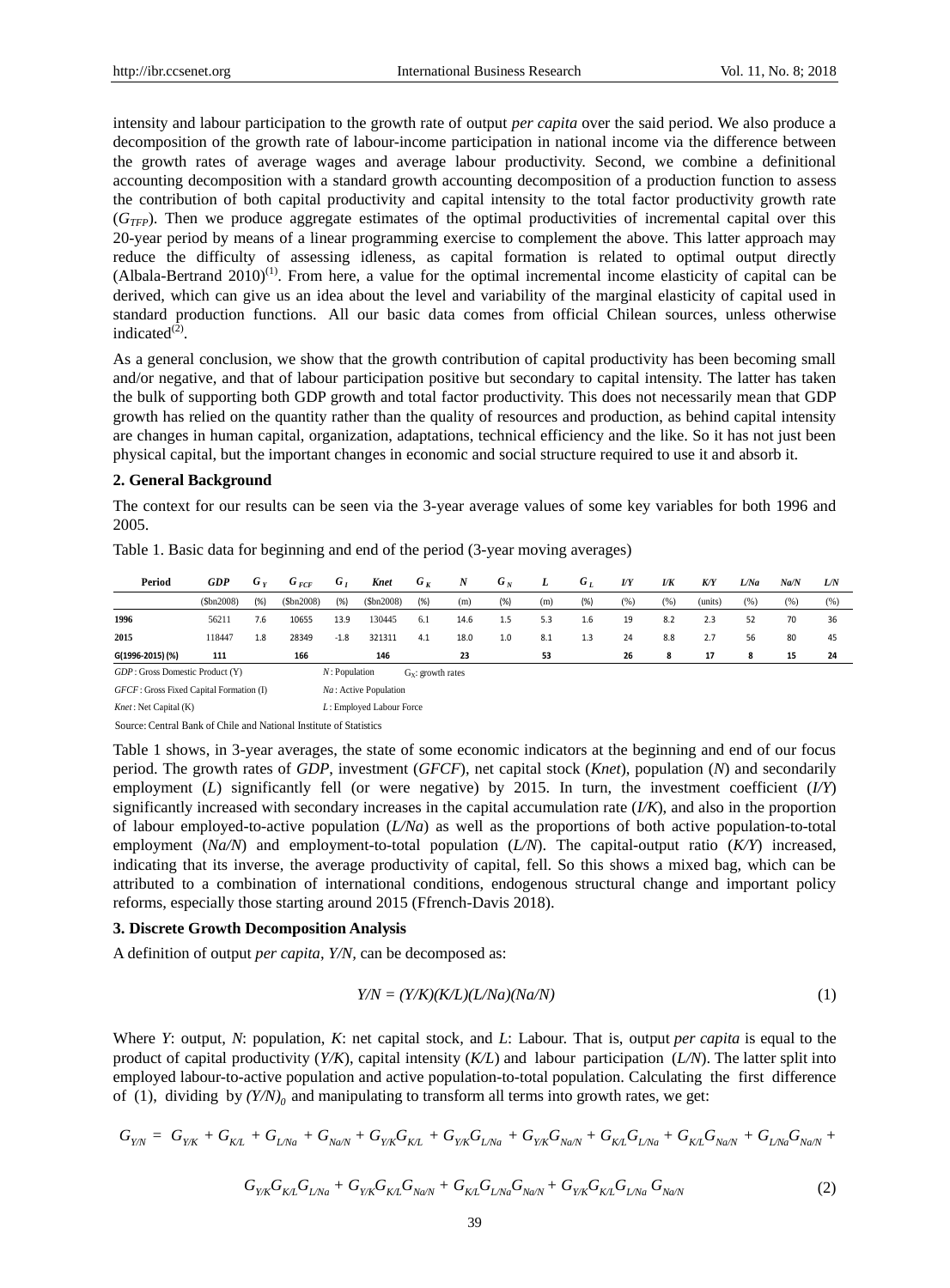This shows that the discrete growth rate of income per capita is equal to the addition of the growth rates of its four components plus their interactive terms. If we proportionally distribute the interactive terms into the three basic growth rates, as we do in the calculation later, we preserve the accounting identity and get:

$$
G_{Y/N} = G'_{Y/K} + G'_{K/L} + G'_{L/Na} + G'_{Na/N}
$$
 (3)

Where G' indicates that the interactive terms have been incorporated to the growth rates, as mentioned above<sup>(3)</sup>. Notice that the addition of the first two terms on the right hand side of equation (3) is equal to the growth rate of labour productivity  $G<sub>Y/L</sub>$ , which we use below. Similarly, we can have a measure of the evolution of the change rate of the wage share in GDP by means of making  $W/L = (W/Y)(Y/L)$ , or the wage rate equal to the wage share times labour productivity (where *W:* total real wages). Applying the same procedure as above, we end up with  $G_{W/L} = G'_{W/Y} + G'_{Y/L}$ . So solving for  $G'_{W/Y}$ , we get:

$$
G'_{W/Y} = G_{W/L} - G'_{Y/L} \tag{4}
$$

That is, the growth rate (or rate of change) of the share of wages in *GDP* is equal to the growth rate of the average wage minus the growth rate of the average productivity of labour. Notice also that the growth rate of the share of wages in *GDP* would correspond to the growth rate of the average labour-unit cost of the economy.

Table 2. Contributions to the Growth of Income *per capita* (in percentage points, pp)

| <b>Period</b>            | $G'_{Y/K}$ | $G'{}_{K/L}$ | $G'_{L/Na}$ | $\boldsymbol{G'}_{\mathit{Na/N}}$ | $\bm{G}_{\textit{Y/N}}$ | G'<br>W/L | $G'_{Y/L}$ | $G'_{W/Y}$ |
|--------------------------|------------|--------------|-------------|-----------------------------------|-------------------------|-----------|------------|------------|
| 1996-2000                | $-0.8$     | 4.0          | $-0.7$      | 0.5                               | 3.1                     | 1.2       | 3.2        | $-2.0$     |
| 2001-2005                | 0.3        | 1.8          | 0.5         | 1.1                               | 3.7                     | 1.9       | 2.0        | $-0.1$     |
| 2006-2010                | $-1.1$     | 2.1          | 1.0         | 0.6                               | 2.7                     | 2.6       | 1.0        | 1.6        |
| 2011-2015                | $-1.1$     | 2.6          | 0.7         | 0.5                               | 2.7                     | 1.8       | 1.4        | 0.4        |
| <b>Average 1996-2005</b> | $-0.2$     | 2.9          | 0.7         | 0.8                               | 3.4                     | 1.5       | 2.6        | $-1.1$     |
| <b>Average 2006-2015</b> | $-1.1$     | 2.4          | 0.9         | 0.6                               | 2.7                     | 2.2       | 1.2        | 1.0        |
| <b>Average 1996-2015</b> | $-0.7$     | 2.6          | 0.4         | 0.7                               | 3.0                     | 1.9       | 1.9        | 0.0        |

Table 2 shows the growth contribution of capital productivity  $(G'_{Y/K})$ , capital intensity  $(G'_{KL})$ , employed-labour participation ( $G'_{LNA}$ ) and the proportion of active population-to-total population ( $G'_{NaN}$ ) to the growth rate of income per-capita  $(G_{Y/N})$ . In other words, the former four represent the contribution in terms of percentage points (pp) to the latter, so they add up to the value of the latter. As a whole, the capital productivity (*Y/K*) contribution has been negative, except for 2001-05 where is slightly positive, becoming a negative contributor to the growth rate of *GDP per capita* over the whole period, which made the productivity of labour fall too (i.e.  $G'_{Y/K} + G'_{K/L}$ ). This is consistent with the declining or constant optimal incremental capital productivity as shown in the Appendix. Capital intensity (*K/L*), however, represents the most important contributor to the *GDP per-capita* growth rate, representing for the whole period around 70% of the positive contributions to such a rate. This means that it has also been contributing to compensate for the decline in capital productivity. The remaining 30% of the rate has been carried by both employed labour participation (*L/Na*) and active population participation (*Na/N*). Does this mean that it is the quantity rather than the quality of resources that appear to be largely the driving force behind the growth of output? To help sort out such question, we turn to our proposed decomposition of total factor productivity in the next section. But before let us have a look at labour-income participation in total *GDP*, which is represented in growth rates in the last three columns of Table 2 above. **Procedure Control Control Control Control Control Control Control Control Control Control Control Control Control Control Control Control Control Control Control Control Control Control Control Control Control Control Co** 

Three important observations come from such data. First, the growth rate of the average real wage of the economy (or real wage rate) has been systematically increasing over the sample period. Second, the productivity of employed labour (i.e. *G'Y/K + G'K/L*) has been positive all along, representing some 65% of the growth rate of GDP *per capi*ta, mostly on account of capital intensity, as shown above. And third, the previous two rates have on the whole made the growth rate of labour-income participation in GDP about even for the whole period, which is consistent with other sources that show a wage participation in value added of around 42% over this period (Banco Central, 2016). In other words, the gains in labour productivity have been proportionally passed to labour income on the whole, but not in a stable manner. The 1996-2000 period shows that this transfer falls significantly short of it, then improving but still negative over the 2001-2005 period, and then showing a positive but declining excess over the last two periods. This also mean that the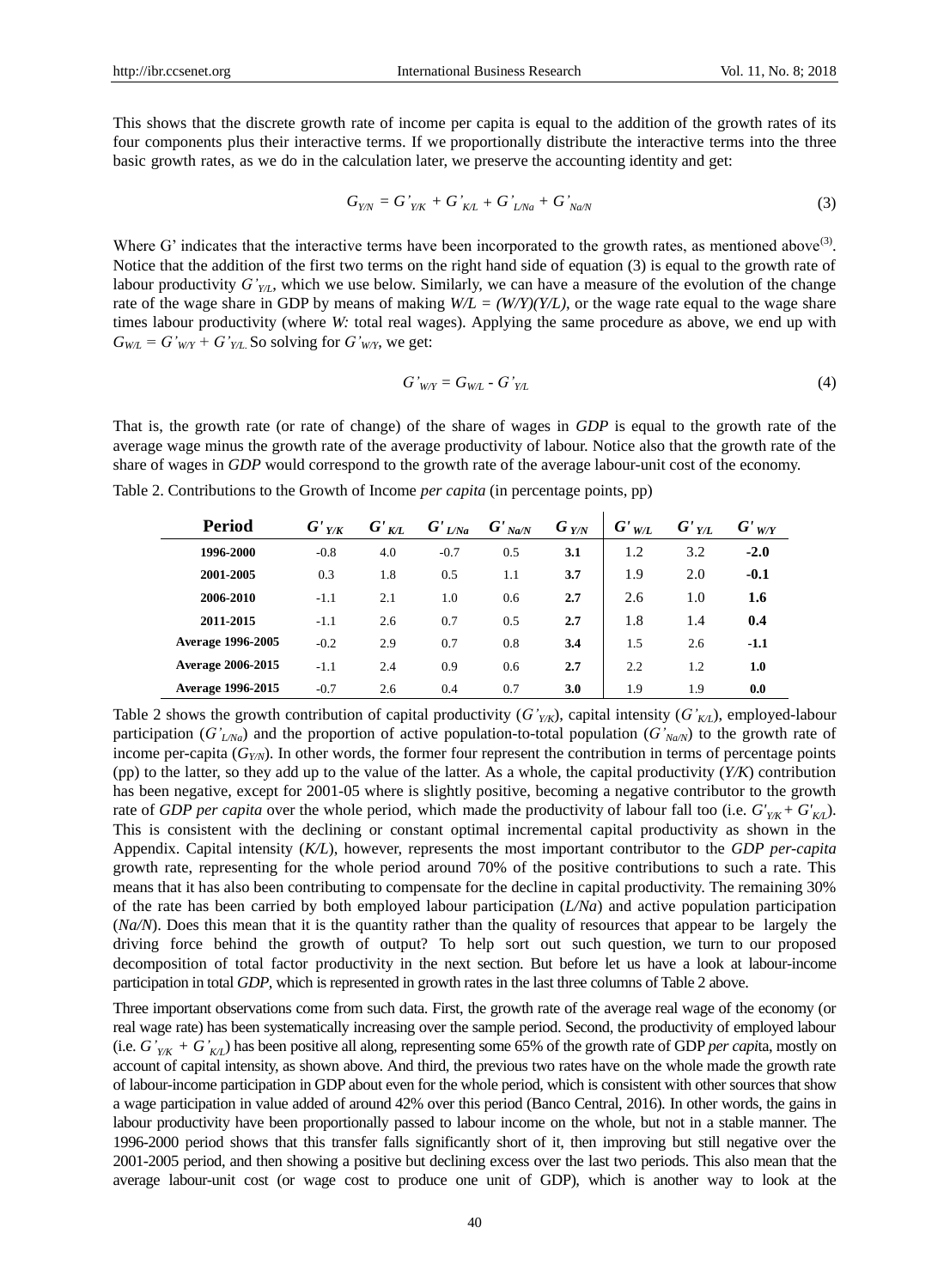employed-labour income share in GDP has been about constant over the whole period. The text recommendation is that average wages should grow at the same rate as labour productivity. If income distribution was not an issue, i.e. if the Gini coefficient or any other measure shows low levels of inequality, then the result above would be of little concern, as long as it was systematic. But in the case of Chile, where inequalities are high (Casen, OECD), this result is troubling as it may show a persistence of inequality. Of course, labour productivity should grow at higher rates to secure a stable reduction in inequalities, but causation may also run the other way, i.e. higher wages may stimulate higher productivity (Taylor, 2004; Peach & Stanley, 2009).

The analysis above accounts for the evolution of some important structural contributors to the growth of the Chilean economy up until 2015. The significant reforms that started in early 2015, which also created significant political opposition and conflict, together with a deep slip in international commodity prices (notably copper, still the main Chilean export) did upset the economy and its GDP growth rate up until the time of this writing (Ffrench-Davis, 2018). The reforms however are only likely to start consolidating and delivering their aims over the medium term.

#### **4. A Decomposition of Total Factor Productivity (***TFP***)**

If we combine an accounting decomposition of the growth rate of labour productivity (equation 5) with a standard production function growth accounting (equation 6), we can then derive a decomposition of *TFP*.

$$
G_{Y/L} = G'_{Y/K} + G'_{K/L} \tag{5}
$$

$$
G_{\text{Y/L}} = G_{\text{TFP}} + \alpha G'_{\text{KL}} - \gamma G_{\text{L}} \tag{6}
$$

Where and (implicitly) are the income elasticities of capital (*K*) and labour (*L*), respectively, while takes the slack for  $\alpha + \beta + \gamma = 1$ . This means that if  $\gamma = 0$ , then the economy would be under of constant return to scale (CRS). In turn, if  $\gamma$  < 1, then the economy would be under increasing return to scale (IRS), and if  $\gamma$  > 1, then the economy would be under decreasing returns to scale (DRS). So if we equalize (5) and (6) and solve for  $G<sub>TFP</sub>$ , after manipulating we obtain:

$$
G_{TFP} = G'_{Y/K} + \beta G'_{KL} + \gamma (G'_{KL} + G_L) \tag{7}
$$

Where the term  $G'_{KL}$  +  $G_L$ ) is about  $G'_{K}$ ) when the yearly  $G_L$  is small, which is normally the case. So given that  $G<sub>K</sub>$  has been positive and relatively large over our target period, then if the economy exhibit increasing returns to scale, i.e.  $\gamma$  < 0, assuming an unchanged  $\beta$ ,  $G_{TFP}$  will be smaller than under constant returns to scale (CRS). So unless the economy exhibits decreasing returns to scale, which is highly unlikely, this means that *TFP* under CRS should be considered as an upper limit, ceteris paribus. In the table below we assume CRS (i.e.  $\gamma = 0$ ) under the above considerations. We first assume  $\alpha = 0.5$ , which seems to be the standard approach in Chile (Beltran 2017, Fuentes et al., 2006; Dipres; CNP). That is, they use some calculation of the share of capital income in *GDP* in lieu of the elasticity  $\alpha$ , which as indicated above may be unwarranted on the grounds that this implicitly assumes perfect competition, and explicitly assumes a constant elasticity over the whole period. In addition, CRS might not be an appropriate assumption in all periods. The latter means that under IRS the values for *TPF* below are bound to be smaller, as capital and labour are assumed to have enhanced themselves endogenously, being pulled by productive and organizational changes, reducing therefore the role of the exogenous *TFP*. We then produce an eclectic alternative elasticity  $\alpha *$  by simply averaging the capital-share value of 0.5 with our optimal incremental elasticities from our method in the Appendix (Table A1), which generates one different elasticity for each period (last column). Below we show both results, i.e. with and  $\alpha$  and  $\alpha^*$ .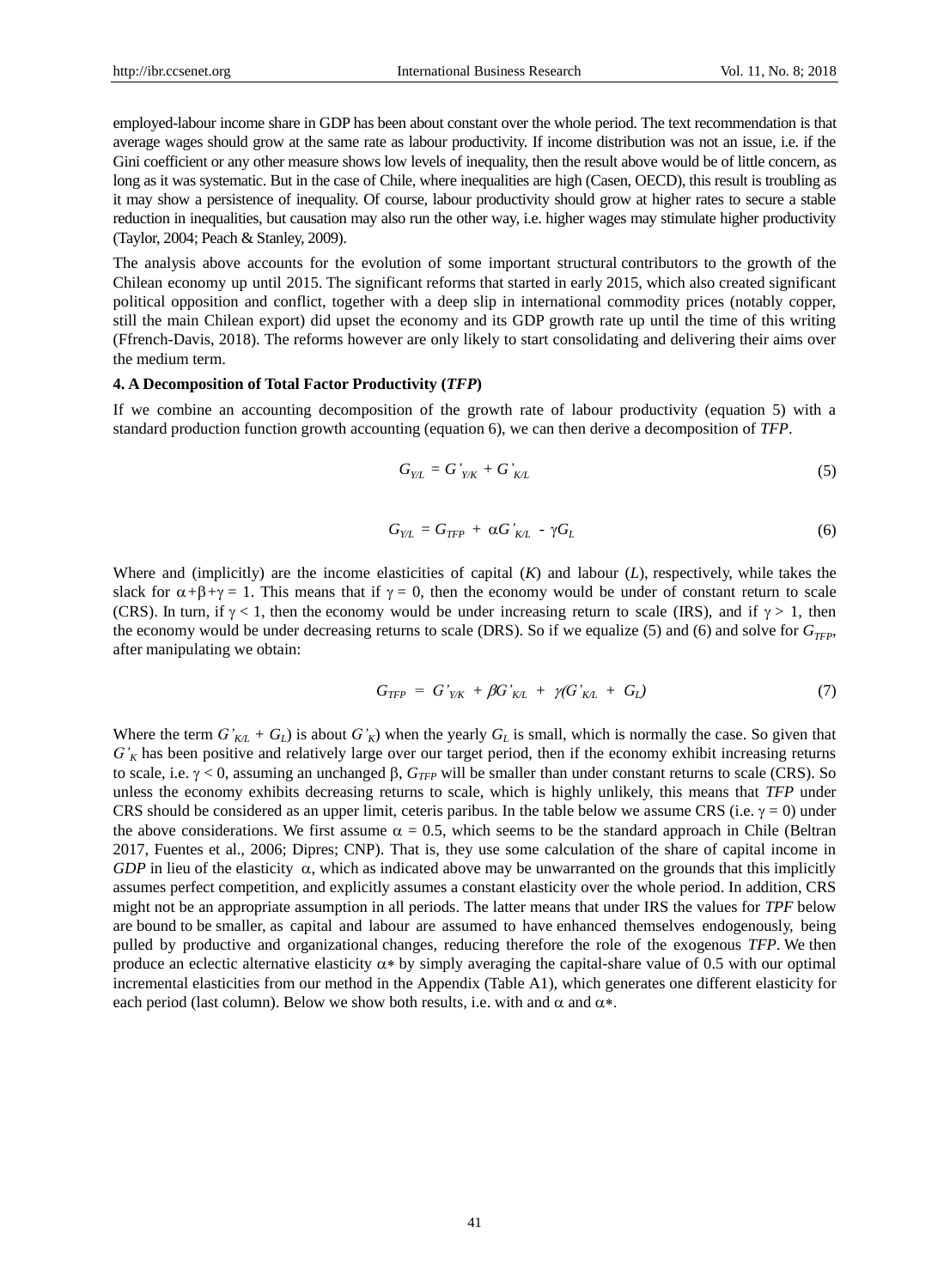|                          | $\alpha = 0.5$ , $\beta = 0.5$ | $\beta = 1-\alpha*$ | $\alpha*$        |            |                    |          |      |
|--------------------------|--------------------------------|---------------------|------------------|------------|--------------------|----------|------|
| Period                   | $G'_{Y/K}$                     | $\beta G'{}_{K/L}$  | $G'$ TPF         | $G'_{Y/K}$ | $\beta G'{}_{K/L}$ | $G'$ TPF |      |
| 1996-2000                | $-0.8$                         | 2.0                 | $1.2\phantom{0}$ | $-0.8$     | 1.4                | 0.6      | 0.65 |
| 2001-2005                | 0.3                            | 0.9                 | 1.1              | 0.3        | 1.4                | 0.3      | 0.82 |
| 2006-2010                | $-1.1$                         | 1.1                 | $-0.1$           | $-1.1$     | 0.8                | $-0.3$   | 0.62 |
| 2011-2015                | $-1.1$                         | 1.3                 | 0.2              | $-1.1$     | 0.9                | $-0.3$   | 0.67 |
| <b>Average 1991-2005</b> | $-0.2$                         | 1.4                 | 1.2              | $-0.2$     | 1.4                | 0.5      | 0.74 |
| <b>Average 2006-2015</b> | $-1.1$                         | 1.2                 | 0.0              | $-1.1$     | 0.8                | $-0.3$   | 0.64 |
| <b>Average 1996-2015</b> | $-0.7$                         | 1.3                 | 0.6              | $-0.7$     | 1.1                | 0.1      | 0.69 |

## Table 3. Contributions to TFP Growth in percentage points under CRS(4)

 $Y/K$ : capital productivity  $\alpha$ : capital elasticity to income

K/L: capital intensity  $\beta$ : labour elasticity to income

TPF: total factor productivity G': discrete growth rate (corrected for interactive terms)

 $\alpha^*$ : average (0.5, Op $\epsilon_{Y-K}$ )

Table 3 shows the value of the growth rate of *TFP* (*GTFP*), decomposed into the growth rates of capital productivity (*G'Y/K* ) and that of a fraction of capital intensity (*G'K/L* ). This decomposition, which we propose, shows that *TFP* growth (positive or negative) has mostly relied upon positive values for capital intensity, rather than capital productivity. Notice also that now  $G_{TFP}$  can be calculated directly rather than as a residual, which also means that is not quite the "coefficient of our ignorance", as it depends on known and quantifiable variables. What is behind such variables is however something more trying, just as what is behind of any macroeconomic variable, as we clarify below.

Recall that *TFP* theoretically represents anything that cannot be attributed to the growth of physical capital and labour of the same proportional productive quality or capacity<sup>(5)</sup>. So we call *TFP* any effect on income that goes beyond such a proportion. This then means that the growth of capital productivity above represents the rate of change in the embodied quality of physical capital and the disembodied architecture and organization to deploy it (including scale economies, technical efficiency, socio-political conditions, etc), while the growth of capital intensity represents changes in human capital (education, training, nutrition, health, motivation, working milieu, etc) and their socio-economic conditions and adaptations to work efficiently with both more capital and new technology. Both contributions are interrelated, but changes in capital levels and technology, whether motivated by competition, catching up, sectoral shifts, learning by doing and so on, are likely to drag and pull a good deal of the way labour is enhanced and deployed<sup>(6)</sup>. If this is so, then a good deal of fast capital accumulation represents actually important social and economic qualitative changes, which are encapsulated under the heading of total factor productivity and/or increasing returns to scale.

Under the above assumptions for  $\alpha^*$ , in terms of averages since 1996, the growth rate of *TFP* has contributed to the growth of *GDP per* worker only 0.1% a year. This being positive, but low, in the first two periods, while negative in the last two periods. This is around the results in terms of *TPF g*rowth average and trend from other studies, which vary significantly between authors and studies, as shown in note 4.The explanations for it are controversial, but there appears to be some acceptance that the significant slowdown after 1995 coincided, first, with the Asian crisis and the abandonment of countercyclical policies; second, with the World Recession and the necessary ensuing adjustments; and third, with the unavoidable upset brought by long-delayed economic reforms that started at the beginning of 2015 (Ffrench-Davis, 2018). And all along there were pretty unstable, small and negative GFCF growth rates, especially towards the end of our period (Banco Central).

It is apparent from the data that despite the assumption of a constant elasticity of capital, the *TFP* contribution to the growth rate of *GDP* has been variable over time. It is however likely that the elasticity of capital has been moving together with their productivity, following the optimal incremental elasticity of it (see Appendix). But it may also be the case that overall capital elasticity was higher than 0.5 on account of likely increasing returns to scale (IRS), especially in the period of strong positive reforms, which came together with the restoration of democracy after 17 years of dictatorship (i.e. 1991-1997). If IRS is considered, this would have likely produced some significant differences for the *TFP* contribution to the growth rates, making it smaller over such a period. This simply means that focusing on *TFP*, while ignoring the possibility of IRS and the level and variability of elasticities, is likely to be misleading, especially for comparisons over time, let alone across countries.

## **5. Conclusion**

We started by decomposing the actual growth rate of *GDP per capita* into the growth rates of capital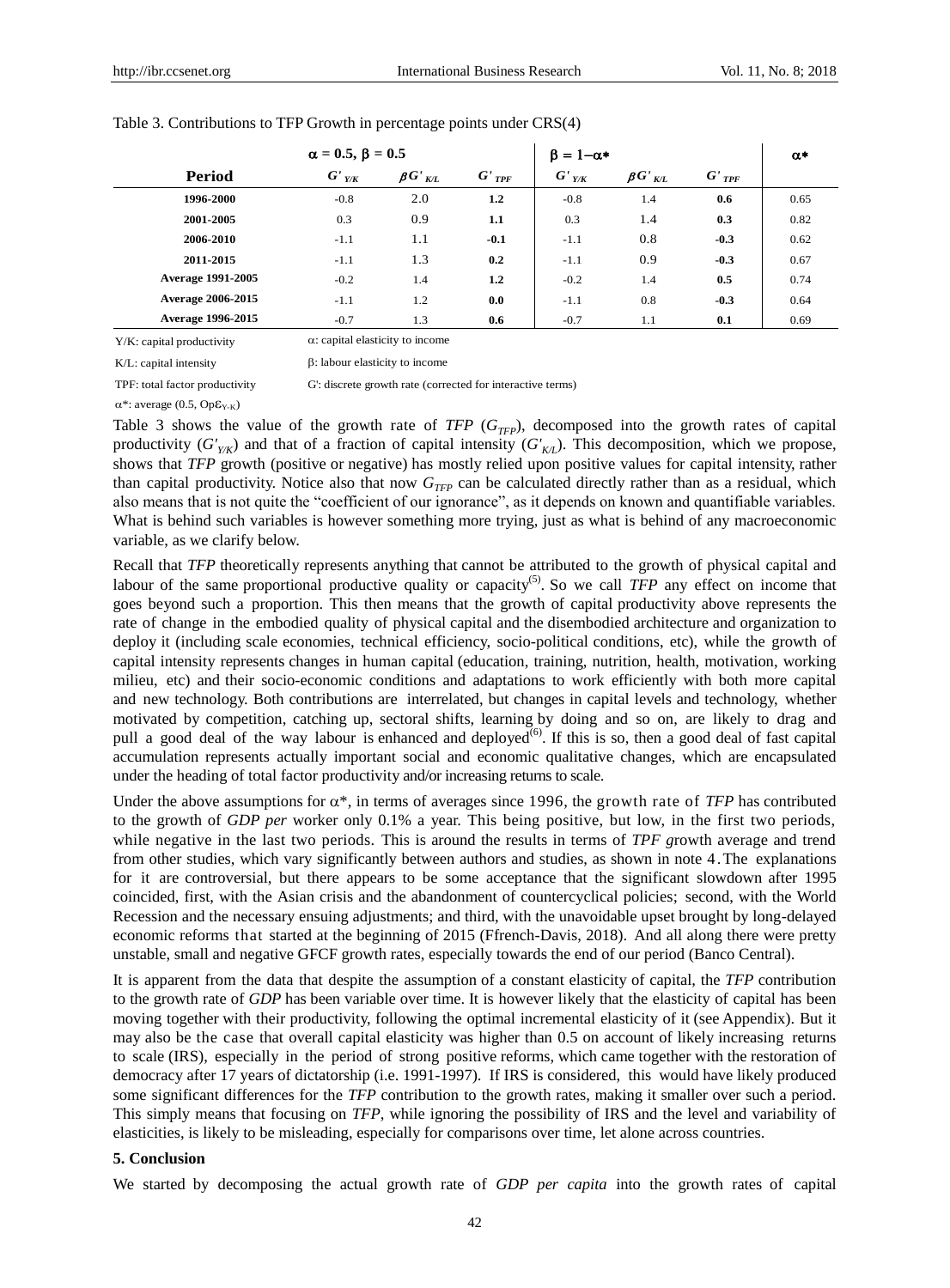productivity, capital intensity and labour participation. It shows that the most important positive contributor has been capital intensity, which for the whole period represents around 70% of the per-capita GDP growth rate, compensating for the negative contribution from the growth rate of capital productivity. In turn, labour participation has been contributing some 30% of the growth rate of GDP *per capita*.

We then propose a decomposition of total factor productivity (*TFP*) by combining an accounting decomposition with a standard production function growth accounting. The result is that the contribution to *TFP* growth can be separated into the growth of capital productivity and a fraction of the growth of capital intensity. Assuming CRS and using a combination of the standard elasticities used by other authors and our incremental optimal elasticities (see Appendix), we showed that the growth of *TFP* has been unstable and relatively poor or negative. Over the whole period, on average, *TPF* growth has no contribution to GDP per-capita growth rate. That is, despite that capital intensity has positively contributed to the *TFP* growth rate, the capital productivity growth rate has negatively contributed to it, undoing the former. In our example, 31% of the growth rate of capital intensity is actually contributing to *TFP* growth, which has been compensating for the negative contribution of capital productivity to it. The aim here was also to show that it seems unlikely that the marginal capital elasticity is actually constant over time, and also that capital elasticities may be larger than the ones normally used in production function studies in Chile.

Finally*,* recall that *TFP*, theoretically, represents anything that cannot be attributed to the growth of physical capital and labour of the same proportional productive quality and conditions. The growth of capital productivity represents the rate of change in the quality of physical capital and its production environment, while the growth of capital intensity represents changes in human capital and its socio- economic conditions and adaptations to work efficiently with both more capital and new technology, these two growth factors acting in strong interrelation. So qualitative changes especially associated with the latter seem to have been important, despite the negative *TFP* growth contribution from the former.

#### **Notes**

- (1) We proposed and applied this method, which we termed OCM (optimal consistent method), to OECD and Latin American countries, showing comforting levels of accuracy between our capital stock series and those coming from other *studies and* official sources (e.g. Hofman 2000; OECD 2001), despite the use of significantly less data (see Albala-Bertrand, 2010). In addition, Hao (2006, 2004) compared results from the OCM for China and other existing capital series for China showing similar levels of accuracy. In contrast to other methods, the OCM takes account of measures of the productivity of capital and output at optimal levels, which are integrated into the estimation method itself. This in addition contributes to dampen productivity fluctuations due to actual capital use or idleness, which may improve the estimate of a capital stock benchmark (see Appendix).
- (2) That is, the basic data on GDP, GFCF, and price indices/deflators, comes from the Central Bank of Chile; data on population, labour force, employment, wages comes from the National Institute of Statistics of Chile; while regular studies about productivity come from the Budget Directorate (Dipres) of the Ministry of Finance, and capital stock series and depreciation from particular studies carried by staff of such institutions (Fernandez & Pinto 2017). All monetary data has been made constant to 2008 prices, unless otherwise indicated and all series are smoothened into 3-year moving averages to prevent the undue influence of rogue years.
- (3) When using the logarithm transformation to produce continuous growth rates, the interactive terms are lost, which may produce some statistically significant differences from actual data, especially over the longer term, and even more if the growth rates are large. So we simply stick to discrete first differences.
- (4) Of course, the estimation of *TFP* is a cottage industry, so other authors produce elasticities significantly different from the ones used here, showing a large variability between them. For a comprehensive reporting on them, see Beltran (2017). Among such sources, every year, the Ministry of Finance via Dipres (Budget Directorate) produces a set of given aggregate statistics that include *TFP*. They ask a number of known economists (between 15 and 19) to produce a forecast for the next 6 years, starting with the year in question. By the time of the reports, the latter is already in August, so it is meant to be rather accurate for this year. The results for the *TFP* contribution to *GDP* growth rates for this year, let alone the forecast ones, have wide varieties, to the point that the two extreme values are removed. For example, for 2009 the *TFP* range is -0.9 to -3.91, for 2012 is -0.72 to 1.50, for 2015 is -1.6 to 0.7, and so on. At the beginning of the report the economists are mentioned with a number and their full names. In the stats reporting, however, you have only the number and the estimation associated to that number with a clear footnote that warns the reader that the number here does not correspond to the number associated to the economist name. In other words, the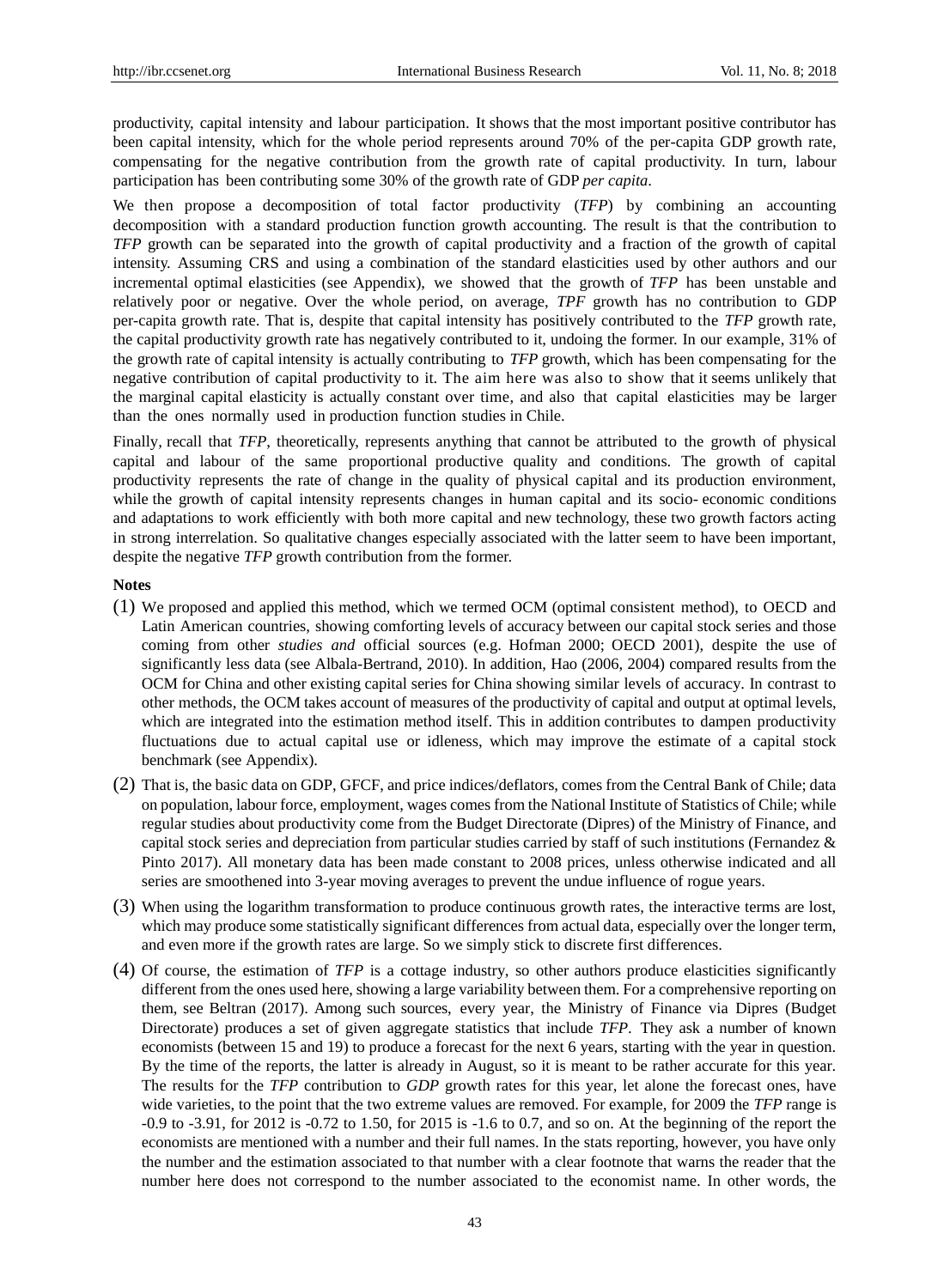participants are so fully aware of the inaccuracy of results that prefer to keep their names confidential. But also it is a more honest exercise, as it avoids both collusion and public pressure, if not mockery. Our paper results fall well within the said variability. But the point is to show a *TFP* decomposition and in passing the possible difference between using CRS and IRS, whatever the initial levels of elasticities. The use of only two factors is sometimes called multifactor productivity (MFP), rather than total factor productivity (TFP). But as all the referred sources call it "TFP", we stick to it in this paper.

- (5) That is to say that given a constant elasticity of capital (or labour), any additional percent increase in the factor, will produce exactly the same proportional effect on income as any previous percent increase of that factor, decreasing returns notwithstanding. Physical capital growth, via investment, is counted at the cost of production or its market value, and that of labour in employment levels, whether in number of hours or that of individuals. This has little to do with the productivity of capital or labour, which is then, in growth terms, encapsulated in a fixed elasticity over time.
- (6) This is what is sometimes called technological change, i.e. a societal concept, as distinct from technical change, i.e. mostly an engineering concept. So it is rather misleading to claim that persisting high GDP growth rates in some countries (e.g. China, South Korea, etc.) are mostly due to brute quantities, rather than qualitative changes (i.e. the "perspiration" vs "inspiration" tagging). The other normal claim is that as soon as these gains are fulfilled, this type of *TFP* is exhausted. But this ignores that, on the one hand, this type of *TFP* sets a high platform for endogenous innovation and, on the other, even if that was not the case, countries can lock to the *TFP* of developed countries via imports of technology and know-how, a pattern associated with globalization. A mixed of these two is of course more likely.
- (7) Linear programming is an empirical technique that optimizes an objective function via its defining parameters, subject to given inequality constraints, by means of the Simplex method (Hess, 2002). For the optimization, we use the GAMS (General Algebraic Modelling System) software. We estimate our optimal parameters over 5-year periods, so we assume them constant at optimal level, over such periods. The constancy of capital-output ratios, especially at optimal levels, is a reasonable assumption, which can come about either via correcting capital series by removing idle capital (which is hardly straightforward) or by optimizing the productive capacity of uncorrected series of capital or investment over the target periods, as we have done here (Albala- Bertrand 2010). We also assume that capital is the dominant factor of production, in the sense that it drags or pulls the other factors in the economy. This is standard assumption, explicitly or not, in many growth models and empirical models, e.g. Harrod- Domar model or the AK endogenous model, among others (Thirlwall, 2011; Taylor, 2004; Aghion & Howitt, 1998; Blades, 1993; Jones,1975), which should be acceptable, especially when focusing in shorter periods, and also when labour availability does not seem to be a constraint, as in Chile over our target period.
- (8) We also averaged the depreciation rates estimated by the Central Bank of Chile over our 5-year periods, so implicitly we assume the same depreciation over it.
- (9) The incremental income elasticity of capital can be defined as  $\mathcal{E}_{Y-K} = (AY/AK)/(Y/K)$ . Then  $AY/AK$  comes from our 5-year incremental optimal capital productivity (Op *Y/K*), while for *(Y/K)* we used the optimal Y from the OCM and the estimated K series from Fernandez & Pinto (2017), all in 5-year averages. This should give us an optimal elasticity, as this K series contains the total estimated capital without discounting for idleness. So it is a more accurate measure of average capital productivity than using the actual income, as the latter is likely to underestimate such productivity, i.e. actual income, as a rule, is bound to be on average lower than the optimal one, so its productivity will also be lower by using the same estimated capital levels.

#### **References**

- Aghion, P., & Howitt, P. (1998). Endogenous Growth Theory.Cambridge, Mass.: MIT Press.
- Albala-Bertrand, J. M. (2010). A Contribution to Estimate a Benchmark Capital Stock. An Optimal Consistency Method. *International Review of Applied Economics, 24*(6), 633-647. https://doi.org/10.1080/02692171.2010.512128
- Albala-Bertrand, J. M., & Hao, F. (2007). Net Capital Stock and Capital Productivity for China and Regions: 1960-2005. An Optimal Consistency Method. Queen Mary, University of London, Department of Economics Working Paper No. 610. http://www.econ.qmul.ac.uk/research/workingpapers/2018/
- Banco Central (2016). Cuadro Económico Integrado 2003-2015. Chile: Banco Central. https://si3.bcentral.cl/estadisticas/Principal1/informes/anuarioCCNN/index\_anuario\_CCNN\_2016.html
- Banco Central (various years). Cuentas Nacionales. Chile: Banco Central.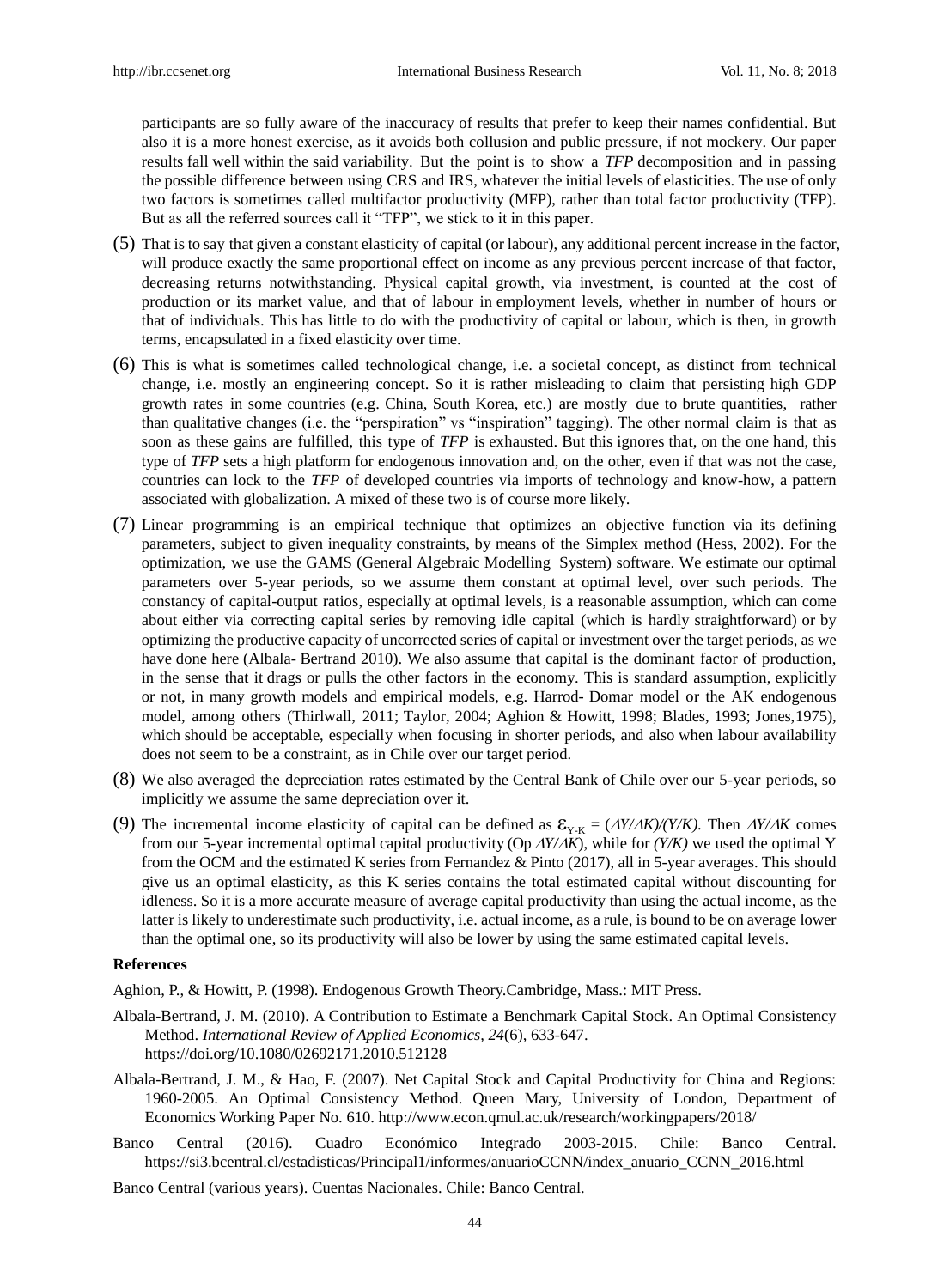http://www.bcentral.cl/web/guest/cuentas-nacionales-anuales

- Beltrán Bravo, F. (2017). Productividad Total de Factores: Una Estimación Estructural y sus Determinantes en Chile durante el Per ódo 1960-2015. MSc Thesis for Econom á y Negocios, University of Chile. http://repositorio.uchile.cl/handle/2250/144305?show=full
- Blades, D. (1993). Comparing Capital Stocks. In Adam Szirmai, Bart van Ark and Dirk Pilat (Eds.), Explaining Economic Growth – Essays in Honour of Angus Maddison (pp. 399-409). Amsterdam: North-Holland.
- Casen (various years). Encuesta de Pobreza y Desigualdad. Chile: Ministerio de Desarrollo Social. [http://observatorio.ministeriodesarrollosocial.gob.cl/casenm](http://observatorio.ministeriodesarrollosocial.gob.cl/casen)ultidimensional/casen/casen\_2015.php
- CNP (Comisión Nacional de Productividad) (various years) Nota Medición de Productividad. Chile. http://www.comisiondeproductividad.cl/estudios-finalizados-2/
- Denison, E. F. (1993). The Growth Accounting Tradition and the Proximate Sources of Growth. In Adam Szirmai, Bart van Ark and Dirk Pilat (Eds.), Explaining Economic Growth – Essays in Honour of Angus Maddison (pp.37-45). Amsterdam: North- Holland.
- Dipres (various years). Comité consultivo del PIB tendencial (Budget Directorate). Chile: Ministerio Hacienda. http://www.dipres.gob.cl/598/w3-propertyvalue-16157.html
- Fernández, I., & Pinto, P. (2017). Medición de los Servicios de Capital para la Economía Chilena. Estudios Económicos Estad ísticos, Chile: Banco Central. http://www.bcentral.cl/web/guest/estudios-economicos-estadisticos
- Ffrench-Davis, R. (2014). Chile entre el Neoliberalismo y el Crecimiento con Equidad: Reformas y Políticas Económicas desde 1973 (5ta Edición). Chile, Santiago: J.C. Sáez.
- Ffrench-Davis, R. (2018). Reformas económicas en Chile 1973-2017. Chile, Santiago: Penguin Random House Grupo Editorial.
- Fuentes, R., Larra n, M., & Schmidt-Hebbel, K. (2006). Sources of Growth and Behavior of TFP in Chile. *Cuadernos de Economía (Pontificia Universidad Católica de Chile), 43,* 113-142.
- Hao F. (2006). Estimate of Provincial Capital Stock in China: 1952-2004. *Journal of Data Analysis (Taiwan), 1*(6), 6-13.
- Hao, F. (2004). Research about Our Country's Capital Stock. Unpublished dissertation Submitted to TUFE.
- Hess, P. (2002). Using Mathematics in Economics Analysis. New Jersey: Prentice Hall.
- Hofman, A. (2000). The Economic Development of Latin America in the Twentieth Century. Cheltenham: Edward Elgar.
- Hulten, C. R. (1992). Growth Accounting When Technical Change is Embodied Capital. *American Economic Review, 82*(4), 565-582. https://doi.org/10.3386/w3971
- Jones, H. (1975). An Introduction to Modern Theories of Growth. Middlesex: Thomas Nelson & Sons.
- OECD (2001). Measuring Capital (OECD Manual), Paris: OECD. http://www.oecd.org/sdd/productivity-stats/43734711.pdf
- OECD (various years). Income Inequality. https://data.oecd.org/inequality/income-inequality.htm.
- Peach, E. K., & Stanley, T. D. (2009). Efficiency Wages, Productivity and Simultaneity: A Meta-Regression Analysis. *Journal of Labour Research, 30*(3), 262-268. https://doi.org/10.1007/s12122-009-9066-5
- Taylor, L. (2004). Reconstructing Macroeconomics. Structuralist Proposals and Critiques of the Mainstream. London: Harvard University Press.
- Thirlwall, A. P. (2011). Economics of Development (9th ed), New York: Palgrave Macmillan. https://doi.org/10.1007/978-0-230-34440-2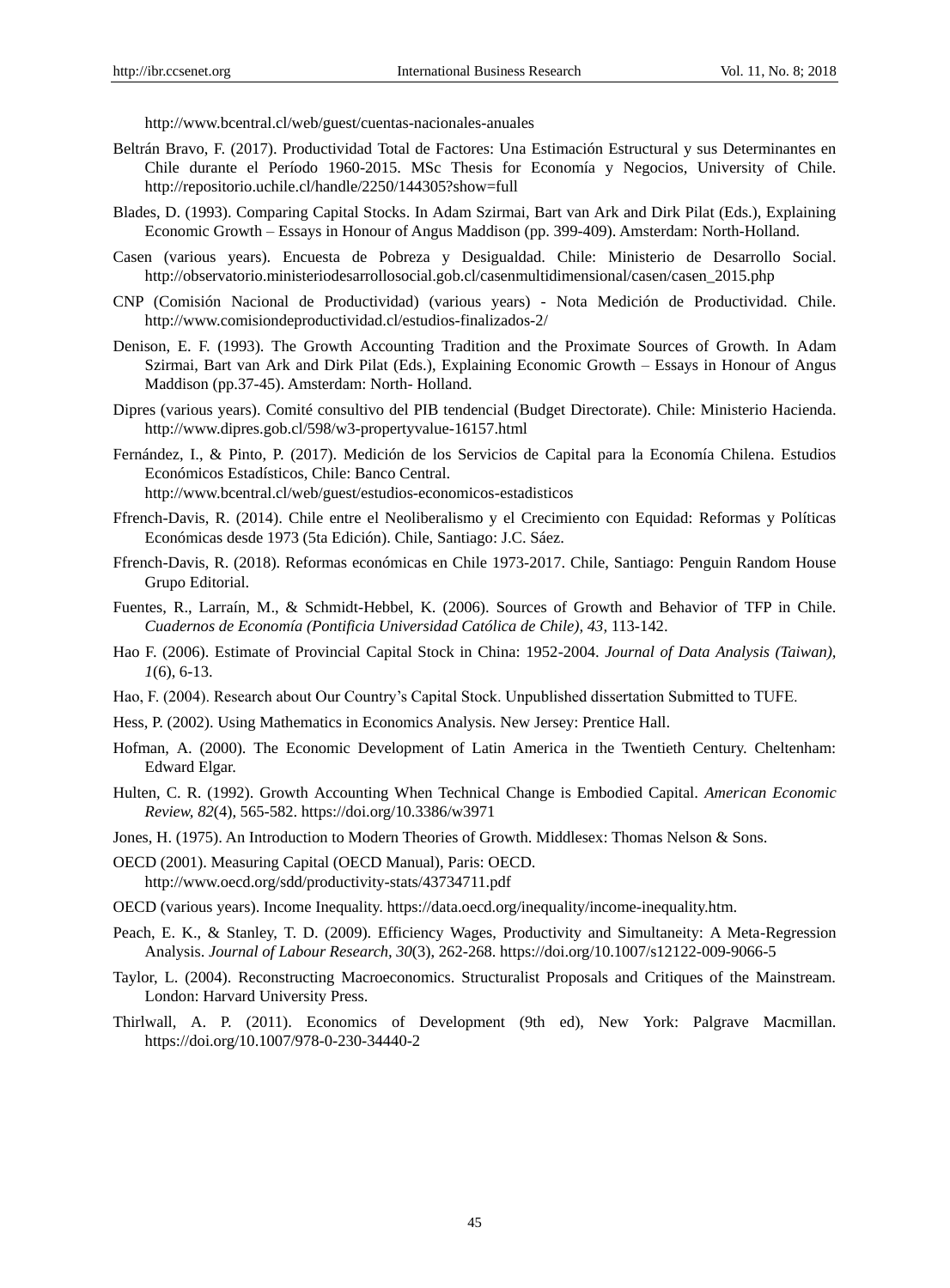#### **Appendix: Estimation of the Optimal Incremental Indicators**

Below we estimate the optimal incremental capital productivity and the optimal incremental income elasticity to capital by means of a linear programming approach. Following a variation of our proposed method to calculate a reasonable benchmark capital stock with little data availability (see Albala-Bertrand 2010), for each year, output (*Y*) is defined as  $Y_t = Y_{t-1} + \Delta Y$ , which is a definition of a first difference. From here, we apply a simple functional mechanism via the productivity of capital to the two right-hand side terms, so that *Yt-1 = δbKt-2μ* and  $\Delta Y = \delta_a I_t$ -1, where  $\delta_b$  and  $\delta_a$  are respectively the average and incremental capital productivities, while  $\mu = (I - \lambda)$  is the depreciation rate, *K* is the capital stock, *I* is investment, and "*t*" is any given year. The depreciation rates used are the 5-year averages that come from the capital stock estimation carried by Fernandez & Pinto (2017). This functional form assumes that labour, required row materials and other productive requirements are available, which may not be too strong assumptions for Chile. These requirements, by the way, are almost always assumed as available in production function studies, whether that is the case or not.

We also assume the standard convention that new capital becomes productive with one year lag. Optimal output is then defined as  $Y^*t = \delta_b K t_{-2} \mu + \delta_a I_{t-1}$ . Where  $\delta_b = Y^* / K$  and  $\delta_a = \Delta Y^* / \Delta K$  are respectively the average and incremental capital productivities, corresponding to that optimal output, and the symbol "\*" denotes "optimal". Let  $K_{t-2} = K_{by}$  be the base-year capital stock. Then the iterative solution of the above equation for any one year "*t*" is:

$$
Y_t^* = \delta_b K_{by} \mu^t + \delta_a \sum_{i=1}^t I_{i-1} \mu^{(t-i)}
$$
\n(8)

Where the year "*t*" ranges from 1 to *n*. The base year *Kby* would correspond to the year before the 5-year periods for gross capital formation (*GFCF*) and *GDP*, which we use to estimate the said parameters (e.g. 1995 when the *GFCF* series start in 1996). The initial or base-year product  $\delta_b K b_y$  and the incremental productivity coefficient δ*<sup>a</sup>* are the two parameters that our estimation approach will throw. But in this paper we are only interested in the latter, as this would correspond to the incremental productivity of capital, i.e. the productivity of the accumulated investment over our 5-year periods. We will also use *Yt\** to estimate the optimal incremental income elasticity to capital, as explained later. We then estimate the said parameters by means of a standard linear programming  $(LP)^{(7)}$ , which takes the following form (Ibid.):

*Minimize*:

$$
Z = \sum_{i=1}^{n} (Y_i^* - Y_i) = (\delta_{\iota} K_{\iota} \sum_{i=1}^{n} \mu^i + \delta_{\iota} \sum_{i=1}^{n} \sum_{i=1}^{i} I_{\iota} \mu^{(i-i)} ) - (\sum_{i=1}^{n} Y_i)
$$
(9)

Subject to:  $Y^*$ <sub>*t*</sub></sub>  $\geq Y$ <sub>*t*</sub>,  $\delta_b K$ <sub>*by*</sub> and  $\delta_a \geq 0$ 

Where  $n = 5$  corresponds to the length of our series (e.g. when 1996 is the initial year for GDP and GFCF, then 2000 would be the last year, and the base-year capital stock would then be 1995). We estimate such parameters from a moving 5-year period from 1996 to 2015. This then generates our target parameter a, i.e. the optimal incremental capital productivity, over such period. This is then averaged in 5-year periods from 1996 to 2015.

We apply the above methodology, using the data for investment (*GFCF*) and output (*GDP*) that comes from official statistics. To prevent a single rogue year from having undue influence on the optimal point, we apply a three-year moving average to both series over the sample period. Finally, all series have been made constant to 2008 prices via available deflators $^{(8)}$ .